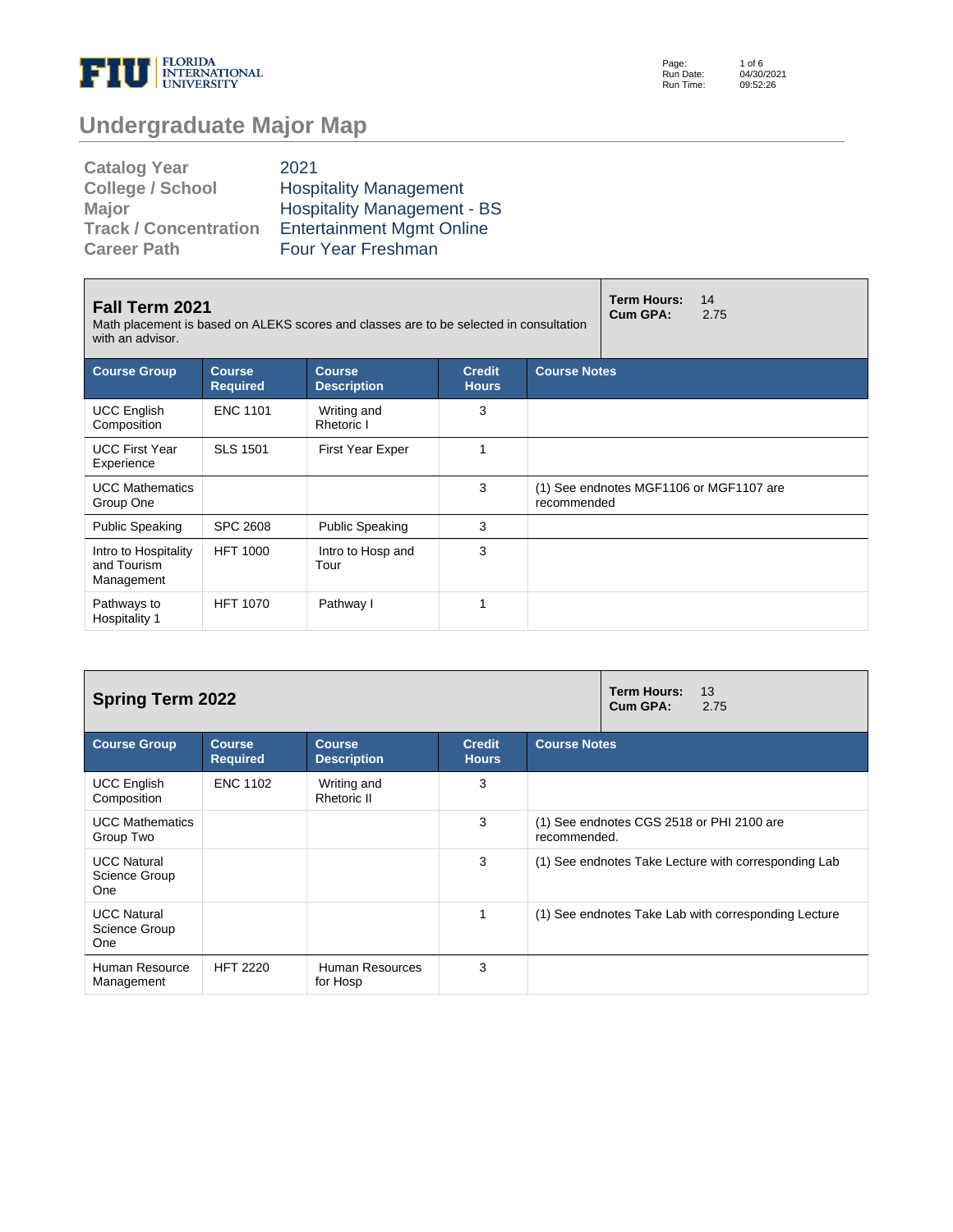

| <b>Summer Term 2022</b><br>Use this semester to catch up on coursework and/or satisfy the 9 credits summer<br>requirement (if needed). (3) See endnotes |                           |                              |                               |                     |                      | 6<br>2.75 |  |
|---------------------------------------------------------------------------------------------------------------------------------------------------------|---------------------------|------------------------------|-------------------------------|---------------------|----------------------|-----------|--|
| <b>Course Group</b>                                                                                                                                     | Course<br><b>Required</b> | Course<br><b>Description</b> | <b>Credit</b><br><b>Hours</b> | <b>Course Notes</b> |                      |           |  |
| <b>UCC Social</b><br>Science Group<br>One                                                                                                               |                           |                              | 3                             |                     | AMH 2020 recommended |           |  |
| <b>General Electives</b>                                                                                                                                |                           |                              | 3                             |                     |                      |           |  |

| Fall Term 2022<br>May use UCC Humanities with Writing course to satisfy the Global Learning requirement.<br>(2) See endnotes |                                  | <b>Term Hours:</b><br>13<br>Cum GPA:<br>2.75 |                               |                                                    |                                                                                                                                             |  |  |
|------------------------------------------------------------------------------------------------------------------------------|----------------------------------|----------------------------------------------|-------------------------------|----------------------------------------------------|---------------------------------------------------------------------------------------------------------------------------------------------|--|--|
| <b>Course Group</b>                                                                                                          | <b>Course</b><br><b>Required</b> | <b>Course</b><br><b>Description</b>          | <b>Credit</b><br><b>Hours</b> | <b>Course Notes</b>                                |                                                                                                                                             |  |  |
| Accounting                                                                                                                   | <b>HFT 2401</b>                  | Accounting for<br>Hosp                       | 3                             |                                                    |                                                                                                                                             |  |  |
| <b>UCC Humanities -</b><br>Group Two                                                                                         |                                  |                                              | 3                             | May select a course that meets the GRW requirement |                                                                                                                                             |  |  |
| <b>UCC Natural</b><br>Science Group<br>Two                                                                                   |                                  |                                              | 3                             |                                                    | (1) See endnotes Take Lecture with corresponding Lab                                                                                        |  |  |
| <b>UCC Natural</b><br>Science Group<br>Two                                                                                   |                                  |                                              | 1                             |                                                    | (1) See endnotes Take Lab with corresponding Lecture                                                                                        |  |  |
| Economics                                                                                                                    | ECO 2023                         | Principles Microeco                          | 3                             |                                                    | Also satisfies UCC Social Science Group 2. (1) See<br>endnotes Also satisfies UCC Foundations of Social Inquiry<br>course. (1) See endnotes |  |  |

| <b>Spring Term 2023</b>                                     |                                  |                                     |                               |                     |  | 15<br>2.75 |
|-------------------------------------------------------------|----------------------------------|-------------------------------------|-------------------------------|---------------------|--|------------|
| <b>Course Group</b>                                         | <b>Course</b><br><b>Required</b> | <b>Course</b><br><b>Description</b> | <b>Credit</b><br><b>Hours</b> | <b>Course Notes</b> |  |            |
| Hospitality<br>Information<br>Technology                    | <b>HFT 2441</b>                  | Hospitality Info<br>Tech            | 3                             |                     |  |            |
| <b>General Electives</b>                                    |                                  |                                     | 3                             |                     |  |            |
| <b>UCC Humanities -</b><br>Group One                        |                                  |                                     | 3                             |                     |  |            |
| Management<br>Accounting for the<br>Hospitality<br>Industry | <b>HFT 4474</b>                  | Mgmt Acct Hosp<br>Ind               | 3                             |                     |  |            |
| Intro Commercial<br><b>Food Production</b>                  | <b>FSS 3230C</b>                 | Intro Comm Food<br>Serv             | 3                             |                     |  |            |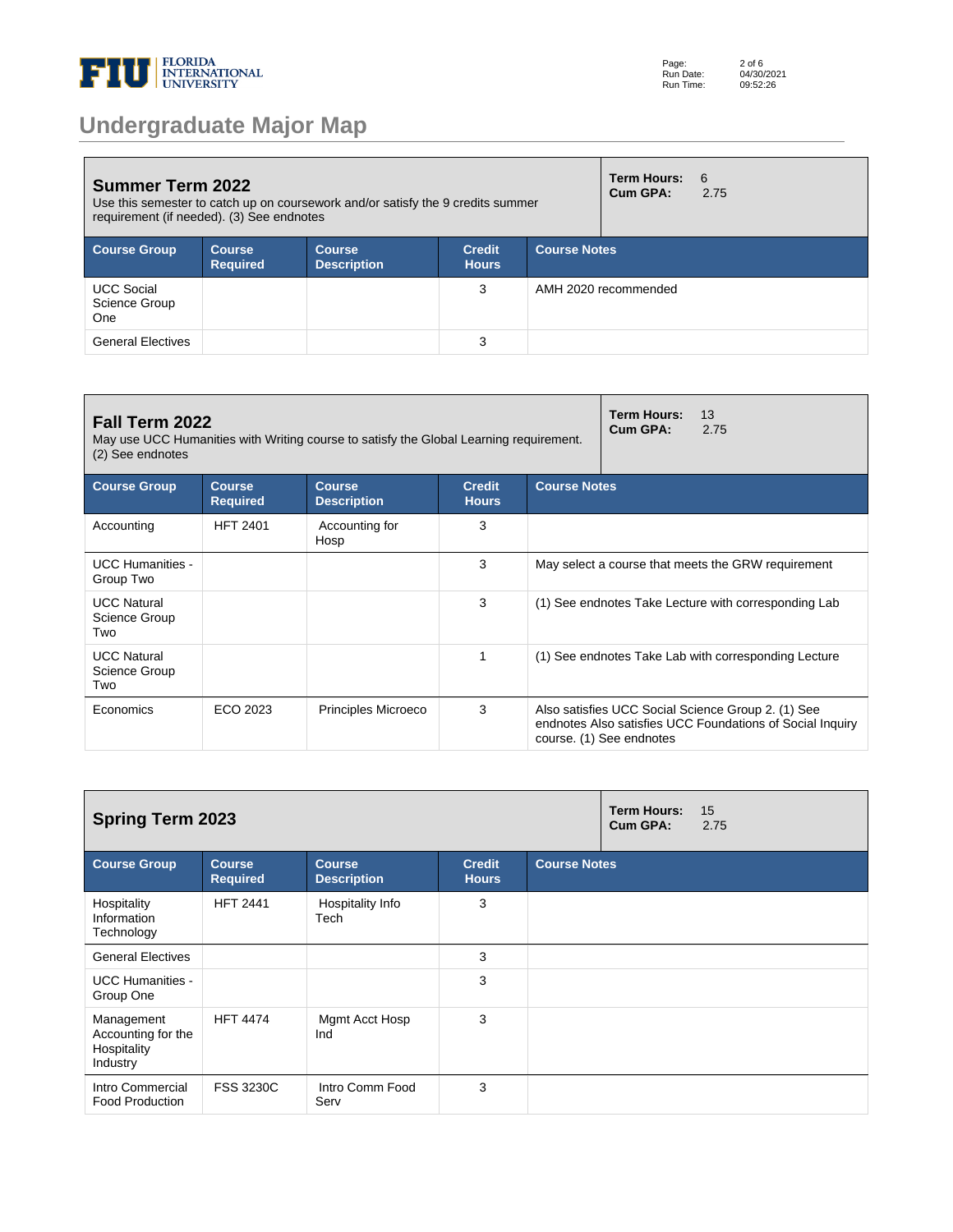

|  |  | <b>Undergraduate Major Map</b> |  |
|--|--|--------------------------------|--|
|  |  |                                |  |

| <b>Summer Term 2023</b><br><b>Hospitality Industry Experience</b><br>Use this semester to catch up on coursework and/or satisfy the 9 credits summer<br>requirement (if needed). (3) See endnotes |                                  |                                     |                               |                     | <b>Term Hours:</b><br>Cum GPA: | $\overline{7}$<br>2.75 |
|---------------------------------------------------------------------------------------------------------------------------------------------------------------------------------------------------|----------------------------------|-------------------------------------|-------------------------------|---------------------|--------------------------------|------------------------|
| <b>Course Group</b>                                                                                                                                                                               | <b>Course</b><br><b>Required</b> | <b>Course</b><br><b>Description</b> | <b>Credit</b><br><b>Hours</b> | <b>Course Notes</b> |                                |                        |
| <b>Financial Analysis</b><br>in the Hospitality<br>Industry                                                                                                                                       | <b>HFT 4464</b>                  | Fin Anal Hosp<br>Indust             | 3                             |                     |                                |                        |
| Pathways to<br>Hospitality 2                                                                                                                                                                      | <b>HFT 3072</b>                  | PATHWAY II                          |                               |                     |                                |                        |
| Lodging<br>Operations<br>Control                                                                                                                                                                  | <b>HFT 3453</b>                  | <b>Operations Control</b>           | 3                             |                     |                                |                        |

| Fall Term 2023<br>HFT3503 may be used to satisfy the Global Learning requirement. (2) See endnotes<br><b>Hospitality Industry Experience</b> |                                                                                                                                 |                            |   |  |  | 15<br>2.75 |
|----------------------------------------------------------------------------------------------------------------------------------------------|---------------------------------------------------------------------------------------------------------------------------------|----------------------------|---|--|--|------------|
| <b>Course Group</b>                                                                                                                          | <b>Course Notes</b><br><b>Course</b><br><b>Credit</b><br><b>Course</b><br><b>Required</b><br><b>Description</b><br><b>Hours</b> |                            |   |  |  |            |
| Restaurant<br>Management                                                                                                                     | <b>HFT 3263</b>                                                                                                                 | <b>Restaurant Mgmt</b>     | 3 |  |  |            |
| Intro to<br>Entertainment<br>Management                                                                                                      | <b>HFT 4376</b>                                                                                                                 | Intro Entertainment<br>Mgt | 3 |  |  |            |
| Advanced Food<br>Production<br>Management                                                                                                    | <b>FSS 4234C</b>                                                                                                                | Adv Food Prod              | 3 |  |  |            |
| Hospitality<br>Marketing<br><b>Strategies</b>                                                                                                | <b>HFT 3503</b>                                                                                                                 | Hosptly Mktg Mgmt          | 3 |  |  |            |
| <b>General Electives</b>                                                                                                                     |                                                                                                                                 |                            | 3 |  |  |            |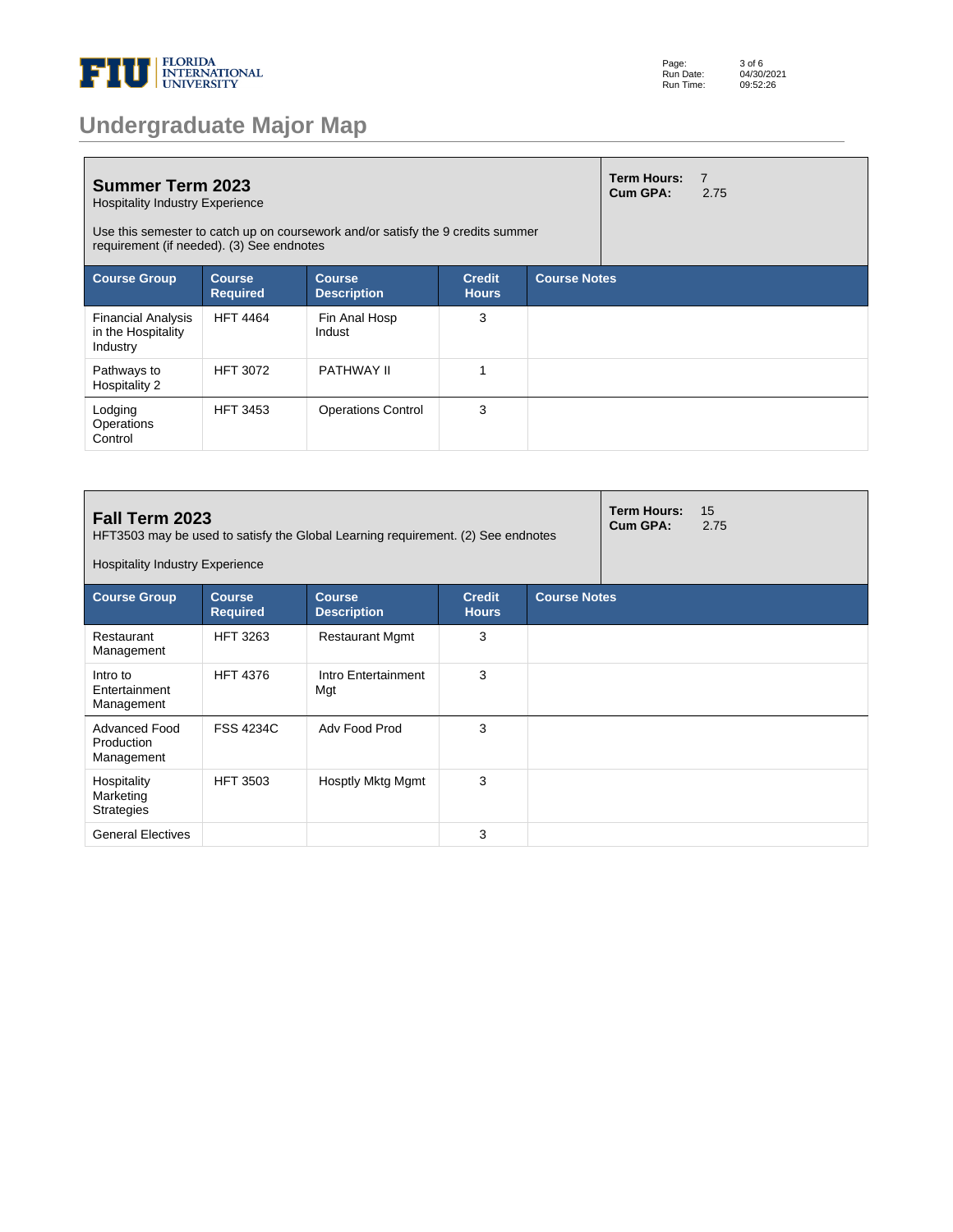

| Page:     | 4 of 6     |
|-----------|------------|
| Run Date: | 04/30/2021 |
| Run Time: | 09:52:26   |

# **Undergraduate Major Map**

| <b>Spring Term 2024</b><br><b>Hospitality Industry Experience</b> |                                  |                                     |                               |                     |  | 15<br>2.75 |
|-------------------------------------------------------------------|----------------------------------|-------------------------------------|-------------------------------|---------------------|--|------------|
| <b>Course Group</b>                                               | <b>Course</b><br><b>Required</b> | <b>Course</b><br><b>Description</b> | <b>Credit</b><br><b>Hours</b> | <b>Course Notes</b> |  |            |
| Hospitality<br>Analytics and<br>Revenue<br>Management             | <b>HFT 4413</b>                  | Hosp Analytics &<br>Rev Mgt         | 3                             |                     |  |            |
| Law for the<br>Hospitality<br>Industry                            | <b>HFT 3603</b>                  | <b>Hospitality Law</b>              | 3                             |                     |  |            |
| <b>General Electives</b>                                          |                                  |                                     | 3                             |                     |  |            |
| Entertainment<br>Management<br>Core                               | <b>HFT 3370</b>                  | Entertainment<br>Transaction        | 3                             |                     |  |            |
| Hospitality<br><b>Facilities</b><br>Management                    | <b>HFT 4323</b>                  | Hosp Facil Environ<br>System        | 3                             |                     |  |            |

| <b>Summer Term 2024</b><br>Use this semester to catch up on coursework and/or satisfy the 9 credits summer<br>requirement (if needed). (3) See endnotes |                                  |                                     |                               |                     | Term Hours:<br>Cum GPA: | $-7$<br>2.75 |
|---------------------------------------------------------------------------------------------------------------------------------------------------------|----------------------------------|-------------------------------------|-------------------------------|---------------------|-------------------------|--------------|
| <b>Course Group</b>                                                                                                                                     | <b>Course</b><br><b>Required</b> | <b>Course</b><br><b>Description</b> | <b>Credit</b><br><b>Hours</b> | <b>Course Notes</b> |                         |              |
| Advanced<br>Internship                                                                                                                                  | <b>HFT 4945</b>                  | Adv Intern Hsptly                   |                               |                     |                         |              |
| Entertainment<br>Management<br>Core                                                                                                                     | <b>HFT 3392</b>                  | Entertainment at<br>Venues          | 3                             |                     |                         |              |
| Hospitality<br><b>Program Electives</b>                                                                                                                 |                                  |                                     | 3                             |                     |                         |              |

| Fall Term 2024<br><b>Hospitality Industry Experience</b> |                                  | HFT4323 may be used to satisfy the Global Learning requirement. (2) See endnotes |                               |                     | <b>Term Hours:</b><br>Cum GPA: | 15<br>2.75 |
|----------------------------------------------------------|----------------------------------|----------------------------------------------------------------------------------|-------------------------------|---------------------|--------------------------------|------------|
| <b>Course Group</b>                                      | <b>Course</b><br><b>Required</b> | <b>Course</b><br><b>Description</b>                                              | <b>Credit</b><br><b>Hours</b> | <b>Course Notes</b> |                                |            |
| Entertainment<br>Management<br>Core                      | <b>HFT 3393</b>                  | <b>Entertainment Tour</b><br>Mgt.                                                | 3                             |                     |                                |            |
| Senior Seminar                                           | <b>HFT 4294</b>                  | Sr. Sem. Hosp.<br>Mgmt.                                                          | 3                             |                     |                                |            |
| Hospitality<br><b>Program Electives</b>                  |                                  |                                                                                  | 3                             |                     |                                |            |
| Hospitality<br><b>Program Electives</b>                  |                                  |                                                                                  | 3                             |                     |                                |            |
| Hospitality<br><b>Program Electives</b>                  |                                  |                                                                                  | 3                             |                     |                                |            |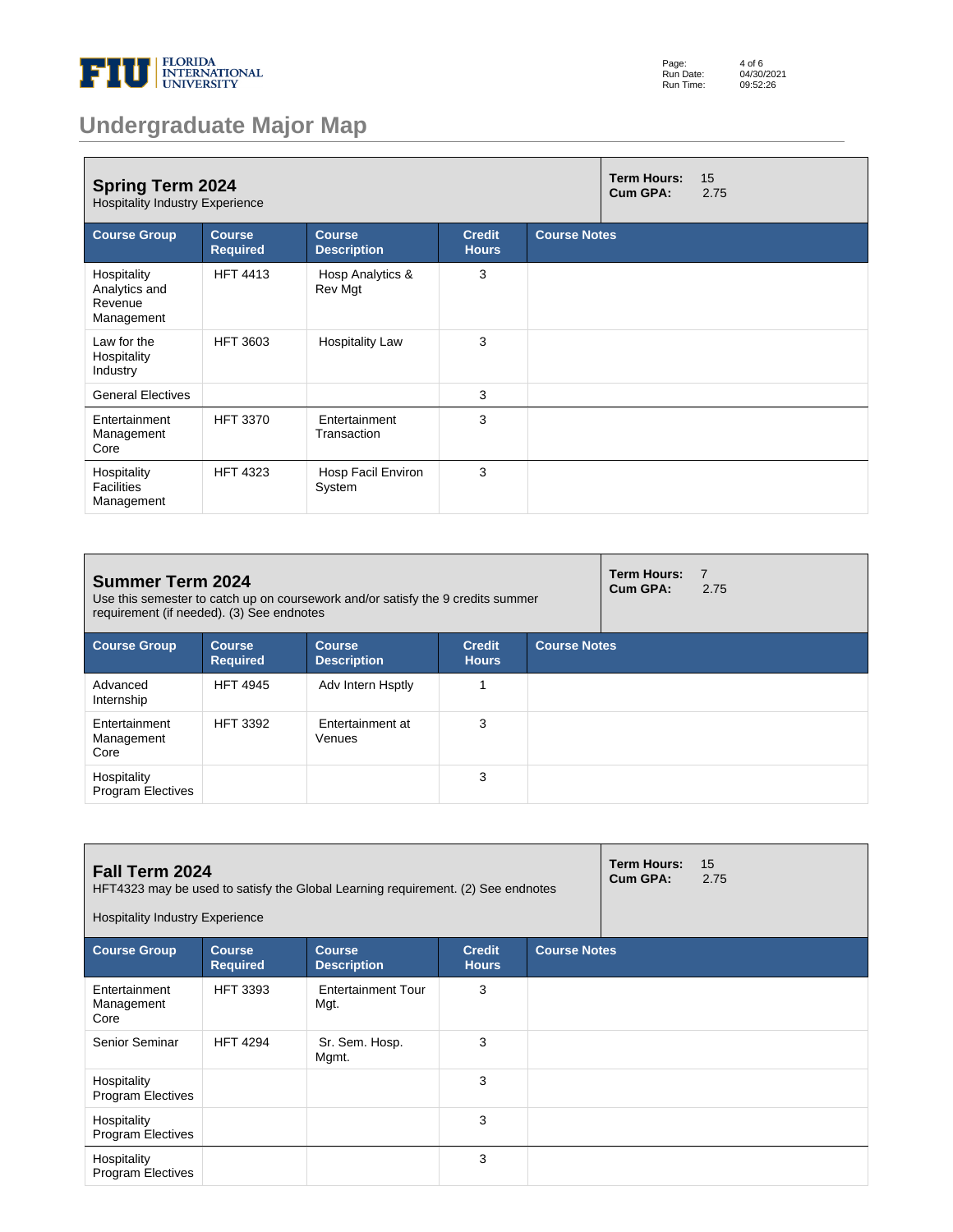

### **Undergraduate Major Map**

| <b>Spring Term 2025</b> | Cum GPA: | 2.75 |
|-------------------------|----------|------|
|-------------------------|----------|------|

| <b>Summer Term 2025</b><br>Use this semester to catch up on coursework and/or satisfy the 9 credits summer<br>requirement (if needed). (3) See endnotes | Cum GPA: | 2.75 |
|---------------------------------------------------------------------------------------------------------------------------------------------------------|----------|------|
|                                                                                                                                                         |          |      |

#### **General Requirements**

\*Critical Indicator is the minimum grade indicated in specific courses to demonstrate proficiency and progress in major. Earning less than the minimum grade is a trigger for a conversation with advisor\*

GENERAL UNIVERSITY REQUIREMENTS

See your Panther Degree Audit (PDA) for a real-time update on your academic career progress and additional information on University and major requirements at http://my.fiu.edu.

(1) UCC: Students must meet the University Core Curriculum (UCC) requirements. For a full list of UCC courses, see http://undergrad.fiu.edu/advising/university-core-curriculum.html or speak with your advisor. Students requesting to be transient must receive permission from the Dean of Undergraduate Education.

(2) Global Learning: Freshmen entering FIU Summer B 2010 or later must take at least two Global Learning (GL) designated courses at FIU. See http://goglobal.fiu.edu. Courses must be:

- 1 GL foundation course, which must be taken from the University Core Curriculum (UCC).

- 1 GL discipline-specific course (3000/4000 level)

(3) Summer Hours Requirement: All students entering FIU or any university within the State University System (SUS) of Florida with fewer than 60 credit hours are required to earn at least nine credit hours prior to graduation by attending one or more summer terms at a university in the SUS.

(4) Gordon Rule: All Gordon Rule courses (i.e., UCC Communication, UCC Mathematics, and Gordon Rule with Writing (GRW) courses) must be completed with a minimum grade of ""C."" This requirement must be fulfilled within the first 60 credits. Students are required to complete at least two Gordon Rule with Writing (GRW) designated courses.

(5) Foreign Language Requirement for Graduation (FLENT/FLEX): A student who did not complete two years of the same foreign language in high school or at a post-secondary institution must successfully complete 8-10 credit hours of instruction in one foreign language prior to graduation. Exceptions include appropriate CLEP, AP, IB, TOEFL, or transfer credit. Contact your advisor for more information.

(6) UCC Mathematics: Math courses are categorized into either Group One or Group Two. One math course from each group is required unless the first math taken is from Group Two and has an immediate prerequisite in Group One. In this case, students will take two Math courses from Group Two. However, one of the two Math courses must have a MAC, MGF, or MTG prefix.

School of Hospitality and Tourism Management Selected Major Requirements:

Industry Experience Requirement: 1300 hours - A total of 1300 documented hours of hospitality/ tourism related practical training work experience is required. This includes 300 hours in HFT 4945 Advanced Internship. A minimum of 800 hours must be completed while enrolled in the degree program at FIU. The Advanced Internship must be track-related and approved by an advisor. Work experience documentation is required. Students with extensive industry management experience may apply for a waiver of the 1000 hour work experience and